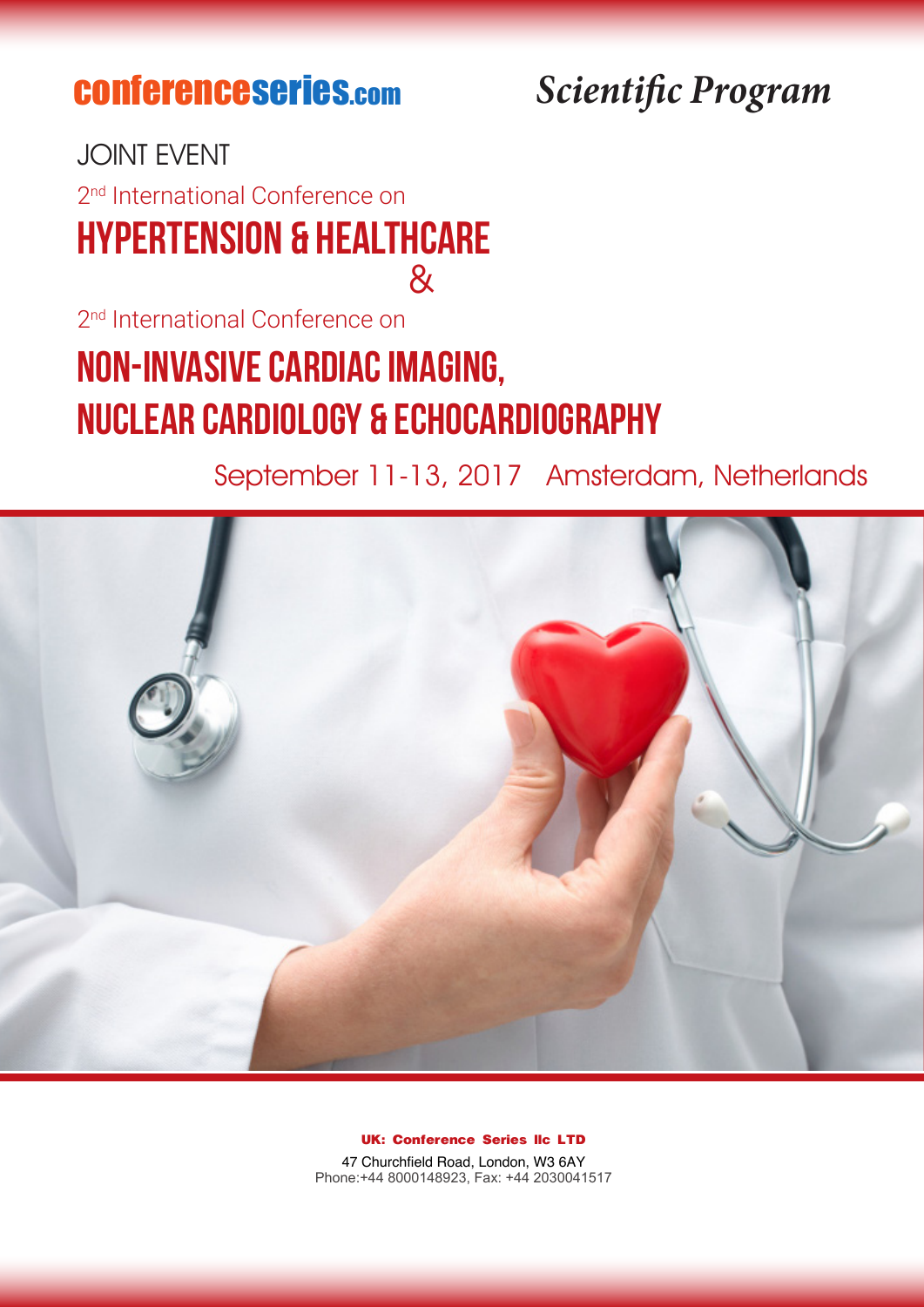|                           | Day 1 September 11, 2017                                                                                         |                                                                                                |  |
|---------------------------|------------------------------------------------------------------------------------------------------------------|------------------------------------------------------------------------------------------------|--|
| 08:30-09:00 Registrations |                                                                                                                  |                                                                                                |  |
| <b>Meeting 4+5</b>        |                                                                                                                  |                                                                                                |  |
|                           | conferenceseries.com 09:00-09:30                                                                                 | <b>Opening Ceremony</b>                                                                        |  |
|                           | <b>Keynote Forum</b>                                                                                             |                                                                                                |  |
|                           | 09:30-09:40 Introduction                                                                                         |                                                                                                |  |
|                           | Title: Renal denervation in 2017; A glimpse of hope                                                              |                                                                                                |  |
| $9:45 - 10:45$            | Michiel Voskuil, Universitair Medisch Centrum Utrecht, The Netherlands                                           |                                                                                                |  |
|                           | Group photo 10:45-10:55                                                                                          |                                                                                                |  |
|                           |                                                                                                                  | Networking & Refreshment Break 10:55-11:10 @ Pre function                                      |  |
|                           |                                                                                                                  | Sessions: Hypertension & Stroke   Renal Hypertension   Causative Factors and Risk Assessment   |  |
|                           |                                                                                                                  | Pulmonary Hypertension   Echocardiography   Cardiomyopathy   Pediatric Echocardiography        |  |
| <b>Nuclear Cardiology</b> |                                                                                                                  |                                                                                                |  |
|                           | Session Chair: Peter J Blankestijn, University Medical Center Utrecht, The Netherlands                           |                                                                                                |  |
|                           | Session Co-chair: Amar Mohanrao Taksande, Jawaharlal Nehru Medical College, India                                |                                                                                                |  |
|                           |                                                                                                                  | <b>Session Introduction</b>                                                                    |  |
| 11:10-11:40               | Title: When and how to perform diastolic stress echocardiography?<br>Fabiola B Sozzi, University of Milan, Italy |                                                                                                |  |
|                           |                                                                                                                  | Title: Newly discovered way of the function of cardio-vascular system and the latest theory of |  |
| 11:40-12:10               | the development of hypertension and other cardiovascular diseases                                                |                                                                                                |  |
|                           | Vladimir A Mikhaylov, Eternity Medicine Institute, Dubai                                                         |                                                                                                |  |
|                           | Workshop                                                                                                         |                                                                                                |  |
|                           | Title: Hypertension & cardiovascular disease after kidney transplantation                                        |                                                                                                |  |
| 12:10-13:10               |                                                                                                                  |                                                                                                |  |
|                           | Hossein Tabriziani, Loma linda University, USA                                                                   |                                                                                                |  |
|                           |                                                                                                                  | Lunch Break 13:10-14:10 $@$ The Gallery                                                        |  |
|                           | 14:10-14:40 hypertension in rats                                                                                 | Title: Evidence of a hypertensive peripheral neuropathy in an experimental model of            |  |
|                           | Valéria Paula S. Fazan, University of Sao Paulo, Brazil                                                          |                                                                                                |  |
|                           |                                                                                                                  | Title: The Polymorphism LDB3 rs (45618633), TAZ rs (104894941), LMNA (rs28928903),             |  |
|                           |                                                                                                                  | DTNA (rs7243528) and TNNT2 G/T (rs 2365652) and its associate with non compacted               |  |
| 14:40-15:10               | cardiomyopathy in Mexican Mestizo family                                                                         |                                                                                                |  |
|                           |                                                                                                                  | Nilda Gladys Espinola-Zavaleta, National Institute of Cardiology Ignacio Chavez, Mexico        |  |
|                           | Workshop                                                                                                         |                                                                                                |  |
| 15:10-16:00               | Title: Unexplained dyspnea and diastolic function                                                                |                                                                                                |  |
|                           | Fabiola B Sozzi, University of Milan, Italy                                                                      |                                                                                                |  |
|                           |                                                                                                                  | Networking and Refreshments Break:16:00-16:15 @ Pre function                                   |  |
|                           |                                                                                                                  | Title: Associations of time of oxygen saturation below 90% with apnea-hypopnea                 |  |
| $16:15 - 16:45$           | index (AHI) and the presence of high blood pressure (HBP) at 2640masl                                            |                                                                                                |  |
|                           | Patricia Hidalgo M, San Ignacio-Pontificia Universidad Javeriana, Colombia                                       |                                                                                                |  |
| $16:45-17:15$             |                                                                                                                  | Title: Evaluation of Neonatal echocardiography in the neonatal intensive care unit             |  |
|                           | Amar Mohanrao Taksande, Jawaharlal Nehru Medical College, India                                                  |                                                                                                |  |
|                           | <b>Young Research Forum</b>                                                                                      |                                                                                                |  |
|                           |                                                                                                                  | Title: Study of tissue doppler imaging (TDI) for myocardial velocity in Sickle-Cell disease    |  |

**17:15-17:30 children**

**Ayush Shrivastava,** Jawaharlal Nehru Medical College, India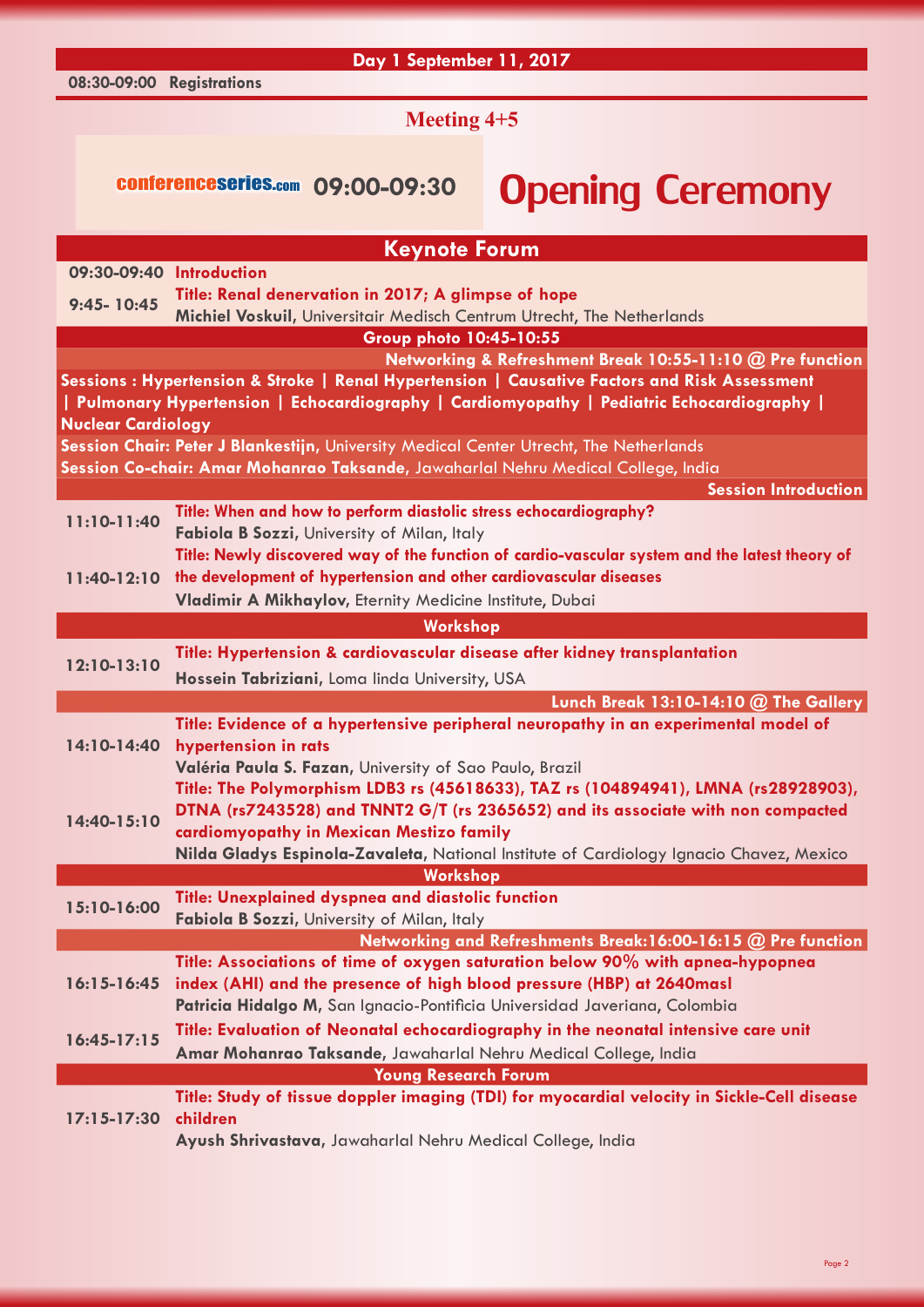| 17:30-17:45             | Title: Study of myocardial function assessment by tissue doppler imaging in neonates      |  |  |
|-------------------------|-------------------------------------------------------------------------------------------|--|--|
|                         | Shreyas Rajendra Borkar, Jawaharlal Nehru Medical College, India                          |  |  |
|                         | Title: Tissue Doppler Imaging (TDI) for evaluation of cardiac functions in infants of     |  |  |
| 17:45-18:00             | diabetic mothers (IDM)                                                                    |  |  |
| 18:00-18:15             | Mrudul Kumar, Jawaharlal Nehru Medical College, India                                     |  |  |
|                         | Title: Right heart failure: Consequences for the mechanical efficiency of left-and right- |  |  |
|                         | ventricular trabeculae from pulmonary hypertensive rats                                   |  |  |
|                         | Toan Pham, Auckland Bioengineering Institute, New Zealand                                 |  |  |
| <b>Panel Discussion</b> |                                                                                           |  |  |

|                 | Day 2 September 12, 2017                                                                    |  |  |  |
|-----------------|---------------------------------------------------------------------------------------------|--|--|--|
| Meeting $4+5$   |                                                                                             |  |  |  |
|                 | <b>Keynote Forum</b>                                                                        |  |  |  |
|                 | Title: What is new in the assessment of patients with chest pain ESC and the NICE           |  |  |  |
|                 | 10:00-10:50 recommendations                                                                 |  |  |  |
|                 | Attila Kardos, Milton Keynes University Hospital, UK                                        |  |  |  |
|                 | Networking and Refreshments Break: 10:50-11:05 @ Pre function                               |  |  |  |
|                 | Sessions: Echocardiography   Hypertension Epidemiology   Diagnosis and Pathophysiology of   |  |  |  |
|                 | Hypertension   Hypertension Management                                                      |  |  |  |
|                 | Session Chair: Attila Kardos, Milton Keynes University Hospital, UK                         |  |  |  |
|                 | <b>Session Introduction</b>                                                                 |  |  |  |
|                 | Title: Relationship of nitric oxide genotype to diabetic nephropathy and atherosclerosis    |  |  |  |
| $11:05 - 11:35$ | of type 1 diabetic patients                                                                 |  |  |  |
|                 | Soha M Abd El Dayem, National Research Centre, Egypt                                        |  |  |  |
| 11:35-12:05     | Title: Apelin, nitric oxide and vascular affection in adolescent type 1 diabetic patients   |  |  |  |
|                 | Ahmed A Battah, Cairo University, Egypt                                                     |  |  |  |
|                 | Title: A proposed study in detection of hypertension by ultra-widefield ophthalmic          |  |  |  |
| 12:05-12:35     | imaging                                                                                     |  |  |  |
|                 | Alan Fleming, Optos, UK                                                                     |  |  |  |
| 12:35-13:05     | Title: Glycemic control and carotid intimal medial thickness in adolescents type 1          |  |  |  |
|                 | diabetic patients: A three years follow up<br>Ahmed A Battah, Cairo University, Egypt       |  |  |  |
|                 | Title: Relationship of plasma level of nesfatin, chemerin and vaspin to early               |  |  |  |
| $13:05 - 13:35$ | atherosclerotic changes and its genetic study in adolescent type 1 diabetic patients        |  |  |  |
|                 | Soha M Abd El Dayem, National Research Centre, Egypt                                        |  |  |  |
|                 | Lunch Break 13:35-14:35 @ The Gallery                                                       |  |  |  |
|                 | <b>Session: Gestational Hypertension</b>                                                    |  |  |  |
|                 | Session Chair: Louis Peeters, Utrecht University, The Netherlands                           |  |  |  |
|                 | Workshop on "Hypertensive Disorders of Pregnancy (HDP's): How to evolve from Symptomatic to |  |  |  |
|                 | Pathophysiology-based Management?"                                                          |  |  |  |
|                 | "Pathophysiology of Hypertensive Disorders of Pregnancy (HDPs): Current insights"           |  |  |  |
|                 | $(30min$ incl. $\sim$ 5 min discussion)                                                     |  |  |  |
|                 | Louis Peeters, Utrecht University, The Netherlands                                          |  |  |  |
|                 | "Risk group identification, prevention and early detection of Hypertensive Disorders of     |  |  |  |
|                 | Pregnancy (HDP)" (30 min incl. $\sim$ 5 min discussion)                                     |  |  |  |
|                 | Marc Spaanderman, Maastricht University, The Netherlands                                    |  |  |  |
| 14:35-17:00     | "Current management of Hypertensive Disorders of Pregnancy (HDPs)" (30 min incl. $\sim$ 5   |  |  |  |
|                 | min discussion)                                                                             |  |  |  |
|                 | Johannes J. (Hans) Duvekot, Erasmus University, The Netherlands                             |  |  |  |
|                 | "Options for novel, pathophysiology-based management of Hypertensive Disorders of           |  |  |  |
|                 | Pregnancy (HDPs)" (30min incl. $\sim$ 5 min discussion)                                     |  |  |  |
|                 | Peter de Leeuw, Maastricht University, The Netherlands                                      |  |  |  |
|                 | "General (panel) Discussion" (all 4 speakers, 15-20 min)                                    |  |  |  |